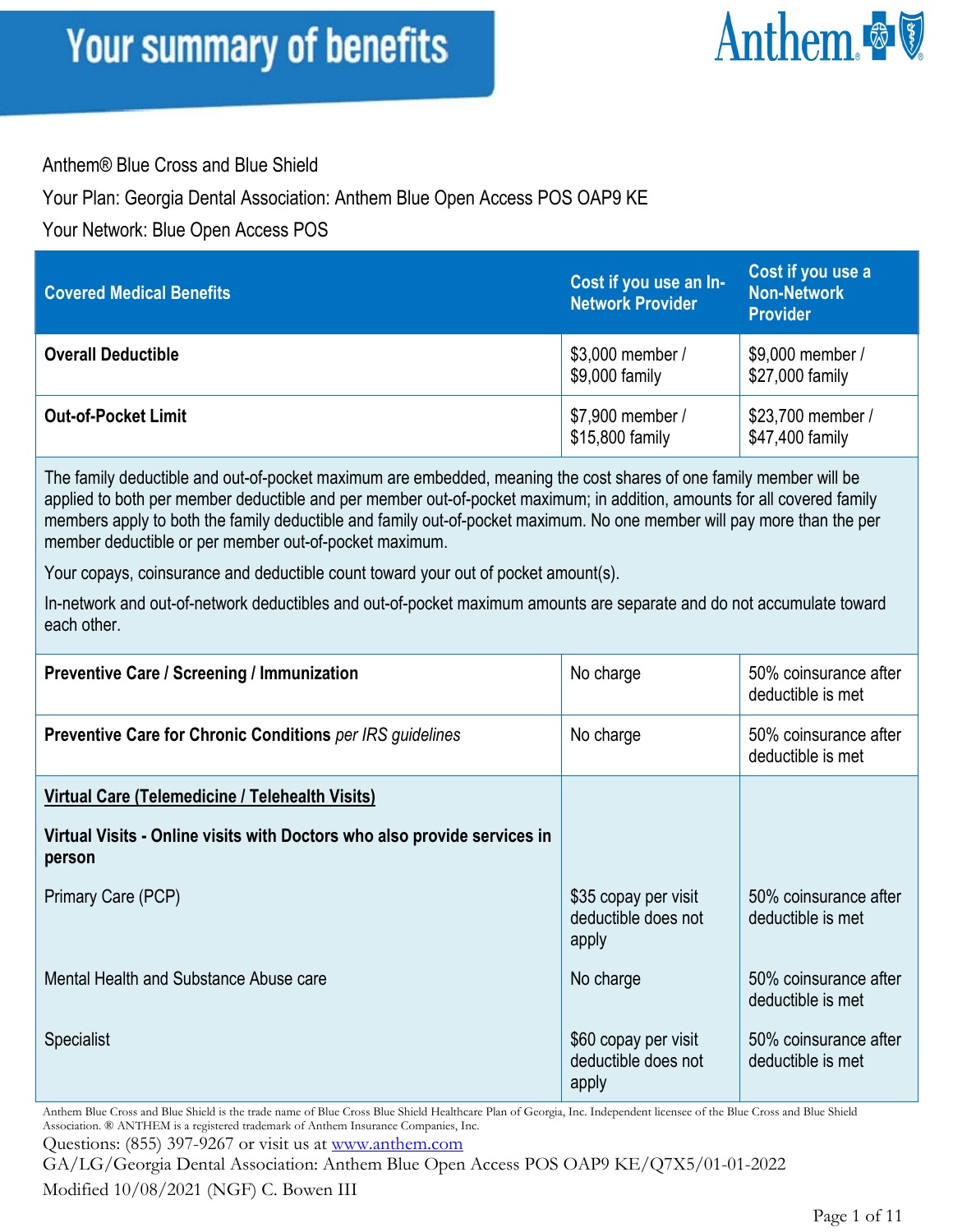| <b>Covered Medical Benefits</b>                                                                                                                                                        | Cost if you use an In-<br><b>Network Provider</b>    | Cost if you use a<br><b>Non-Network</b><br><b>Provider</b> |
|----------------------------------------------------------------------------------------------------------------------------------------------------------------------------------------|------------------------------------------------------|------------------------------------------------------------|
| <b>Medical Chats and Virtual Visits for Primary Care from our Online</b><br>Provider K Health, its affiliated Provider groups, via our mobile app,<br>website or Anthem-enabled device |                                                      | No charge                                                  |
| Virtual Visits from Online Provider LiveHealth Online via<br>www.livehealthonline.com; our mobile app, website or Anthem-enabled<br>device                                             |                                                      |                                                            |
| Primary Care (PCP) and Mental Health and Substance Abuse                                                                                                                               | \$35 copay per visit deductible does not apply       |                                                            |
| <b>Specialist Care</b>                                                                                                                                                                 | \$60 copay per visit deductible does not apply       |                                                            |
| <b>Visits in an Office</b>                                                                                                                                                             |                                                      |                                                            |
| <b>Primary Care (PCP)</b>                                                                                                                                                              | \$35 copay per visit<br>deductible does not<br>apply | 50% coinsurance after<br>deductible is met                 |
| <b>Specialist Care</b>                                                                                                                                                                 | \$60 copay per visit<br>deductible does not<br>apply | 50% coinsurance after<br>deductible is met                 |
| <b>Other Practitioner Visits</b>                                                                                                                                                       |                                                      |                                                            |
| <b>Routine Maternity Care (Prenatal and Postnatal)</b>                                                                                                                                 | 30% coinsurance after<br>deductible is met           | 50% coinsurance after<br>deductible is met                 |
| <b>Retail Health Clinic Visit</b>                                                                                                                                                      | \$35 copay per visit<br>deductible does not<br>apply | 50% coinsurance after<br>deductible is met                 |
| <b>Manipulation Therapy</b><br>Coverage is limited to 20 visits per year.                                                                                                              | 30% coinsurance after<br>deductible is met           | 50% coinsurance after<br>deductible is met                 |
| Acupuncture                                                                                                                                                                            | Not covered                                          | Not covered                                                |
| <b>Other Services in an Office</b>                                                                                                                                                     |                                                      |                                                            |
| <b>Allergy Testing</b>                                                                                                                                                                 | \$35 copay per visit<br>deductible does not<br>apply | 50% coinsurance after<br>deductible is met                 |
| <b>Chemo/Radiation Therapy</b>                                                                                                                                                         | 30% coinsurance after<br>deductible is met           | 50% coinsurance after<br>deductible is met                 |
| Dialysis/Hemodialysis                                                                                                                                                                  | 30% coinsurance after<br>deductible is met           | 50% coinsurance after<br>deductible is met                 |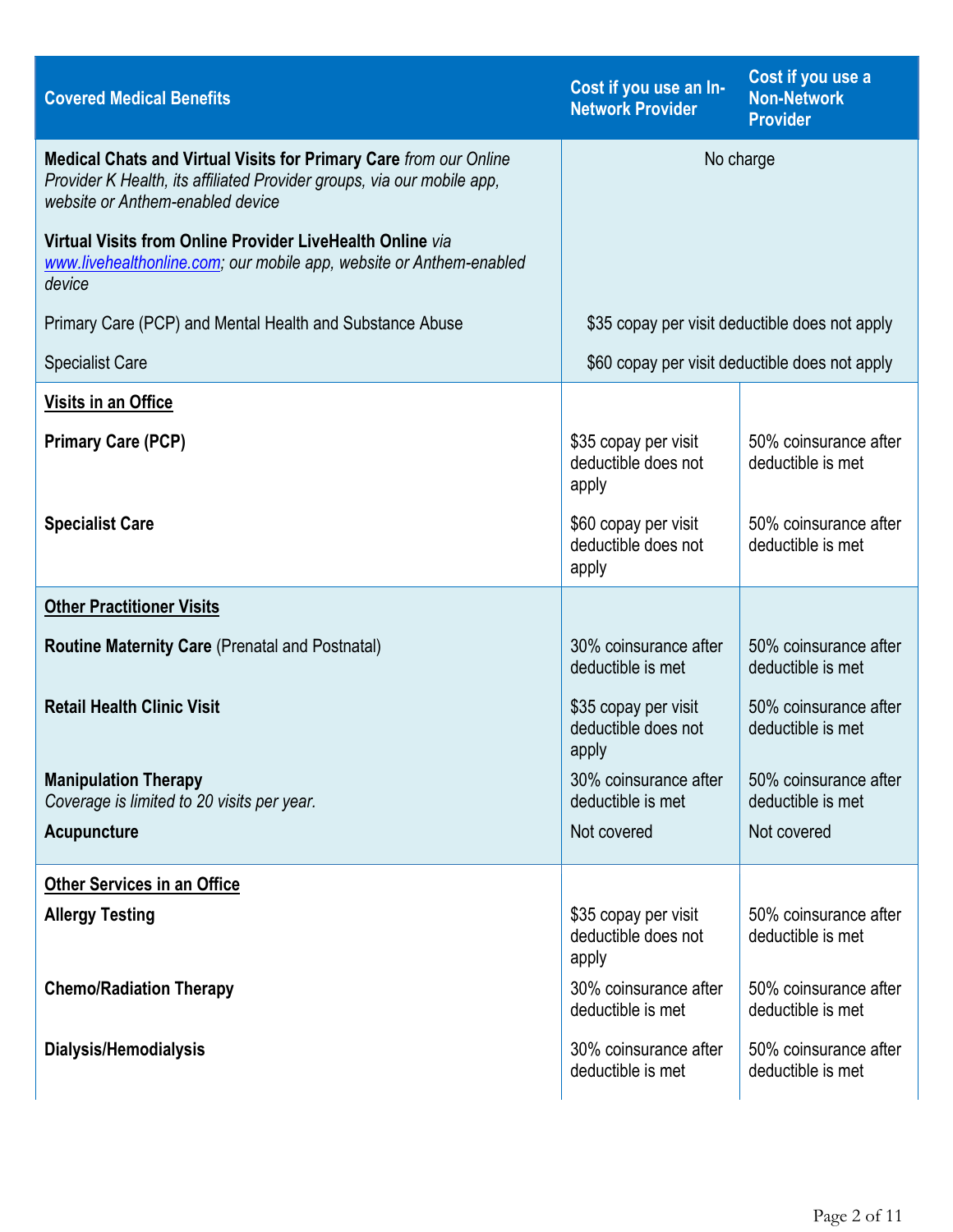| <b>Covered Medical Benefits</b>                                 | Cost if you use an In-<br><b>Network Provider</b>                          | Cost if you use a<br><b>Non-Network</b><br><b>Provider</b> |
|-----------------------------------------------------------------|----------------------------------------------------------------------------|------------------------------------------------------------|
| Prescription Drugs Dispensed in the office                      | 30% coinsurance after<br>deductible is met                                 | 50% coinsurance after<br>deductible is met                 |
| <b>Surgery</b>                                                  | 30% coinsurance after<br>deductible is met                                 | 50% coinsurance after<br>deductible is met                 |
| <b>Diagnostic Services</b><br>Lab                               |                                                                            |                                                            |
| Office                                                          | \$35 copay per service<br>deductible does not<br>apply                     | 50% coinsurance after<br>deductible is met                 |
| Freestanding Lab/Reference Lab                                  | No charge                                                                  | 50% coinsurance after<br>deductible is met                 |
| <b>Outpatient Hospital</b>                                      | 30% coinsurance after<br>deductible is met                                 | 50% coinsurance after<br>deductible is met                 |
| X-Ray                                                           |                                                                            |                                                            |
| Office                                                          | \$35 copay per visit<br>deductible does not<br>apply                       | 50% coinsurance after<br>deductible is met                 |
| <b>Freestanding Radiology Center</b>                            | 30% coinsurance<br>deductible does not<br>apply                            | 50% coinsurance after<br>deductible is met                 |
| <b>Outpatient Hospital</b>                                      | 30% coinsurance after<br>deductible is met                                 | 50% coinsurance after<br>deductible is met                 |
| Advanced Diagnostic Imaging for example: MRI, PET and CAT scans |                                                                            |                                                            |
| Office                                                          | 30% coinsurance after<br>deductible is met                                 | 50% coinsurance after<br>deductible is met                 |
| <b>Freestanding Radiology Center</b>                            | 30% coinsurance<br>deductible does not<br>apply                            | 50% coinsurance after<br>deductible is met                 |
| <b>Outpatient Hospital</b>                                      | 30% coinsurance after<br>deductible is met                                 | 50% coinsurance after<br>deductible is met                 |
| <b>Emergency and Urgent Care</b>                                |                                                                            |                                                            |
| <b>Urgent Care</b>                                              | \$75 copay per visit and<br>0% coinsurance<br>deductible does not<br>apply | 50% coinsurance after<br>deductible is met                 |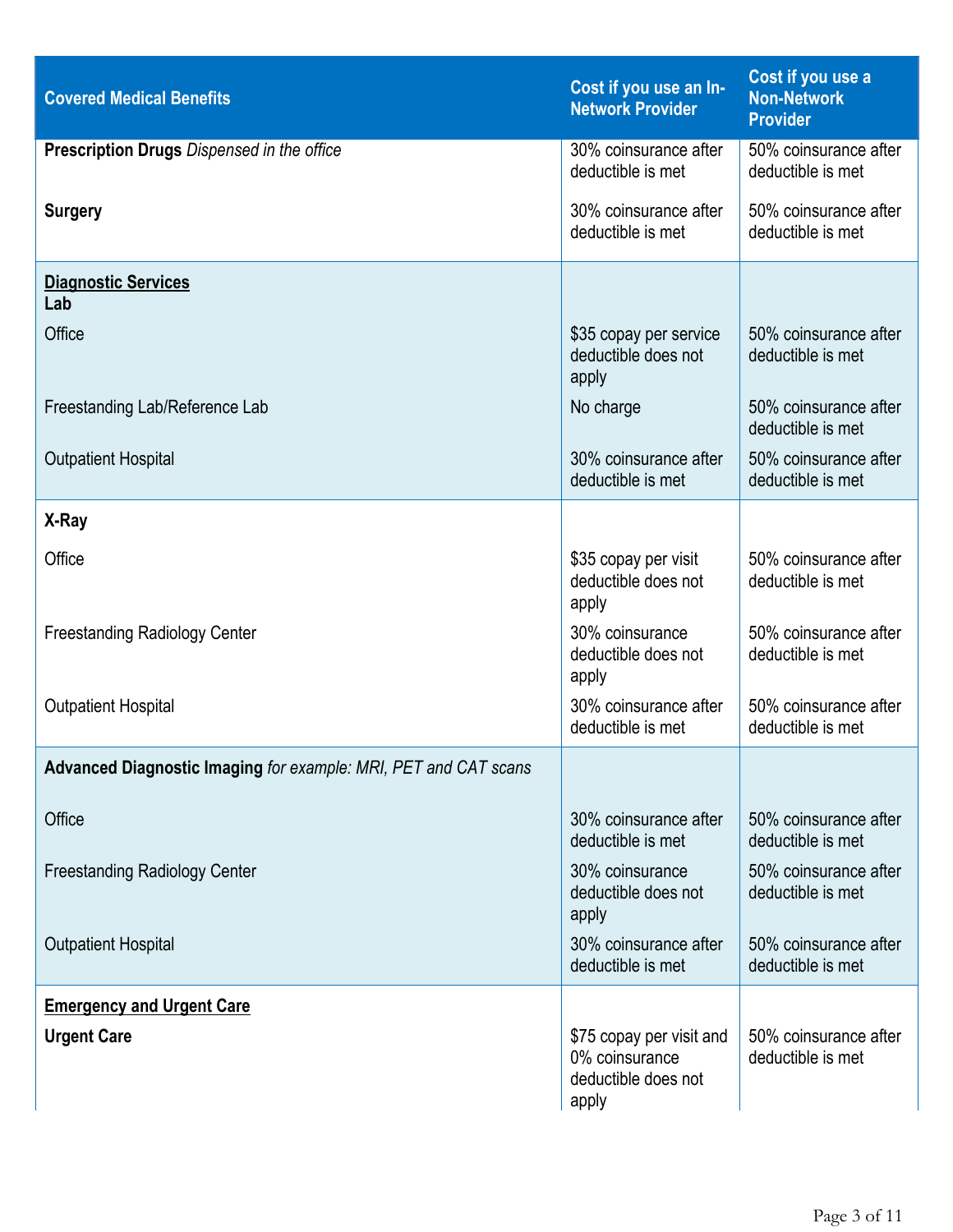| <b>Covered Medical Benefits</b>                                           | Cost if you use an In-<br><b>Network Provider</b>                              | Cost if you use a<br><b>Non-Network</b><br><b>Provider</b> |
|---------------------------------------------------------------------------|--------------------------------------------------------------------------------|------------------------------------------------------------|
| <b>Emergency Room Facility Services</b><br>Cost share waived if admitted. | \$375 copay per visit<br>and 30% coinsurance<br>deductible does not<br>apply   | Covered as In-Network                                      |
| <b>Emergency Room Doctor and Other Services</b>                           | 30% coinsurance after<br>deductible is met                                     | Covered as In-Network                                      |
| Ambulance                                                                 | 30% coinsurance after<br>deductible is met                                     | Covered as In-Network                                      |
| <b>Outpatient Mental Health and Substance Abuse</b>                       |                                                                                |                                                            |
| <b>Doctor Office Visit</b>                                                | No charge                                                                      | 50% coinsurance after<br>deductible is met                 |
| <b>Facility Visit</b>                                                     |                                                                                |                                                            |
| <b>Facility Fees</b>                                                      | 30% coinsurance after<br>deductible is met                                     | 50% coinsurance after<br>deductible is met                 |
| <b>Doctor Services</b>                                                    | 30% coinsurance after<br>deductible is met                                     | 50% coinsurance after<br>deductible is met                 |
| <b>Outpatient Surgery</b>                                                 |                                                                                |                                                            |
| <b>Facility Fees</b>                                                      |                                                                                |                                                            |
| Hospital                                                                  | \$300 copay per<br>admission and 30%<br>coinsurance after<br>deductible is met | 50% coinsurance after<br>deductible is met                 |
| <b>Freestanding Surgical Center</b>                                       | \$200 copay per visit<br>and 30% coinsurance<br>deductible does not<br>apply   | 50% coinsurance after<br>deductible is met                 |
| <b>Doctor and Other Services</b>                                          |                                                                                |                                                            |
| Hospital                                                                  | 30% coinsurance after<br>deductible is met                                     | 50% coinsurance after<br>deductible is met                 |
| <b>Freestanding Surgical Center</b>                                       | 30% coinsurance<br>deductible does not<br>apply                                | 50% coinsurance after<br>deductible is met                 |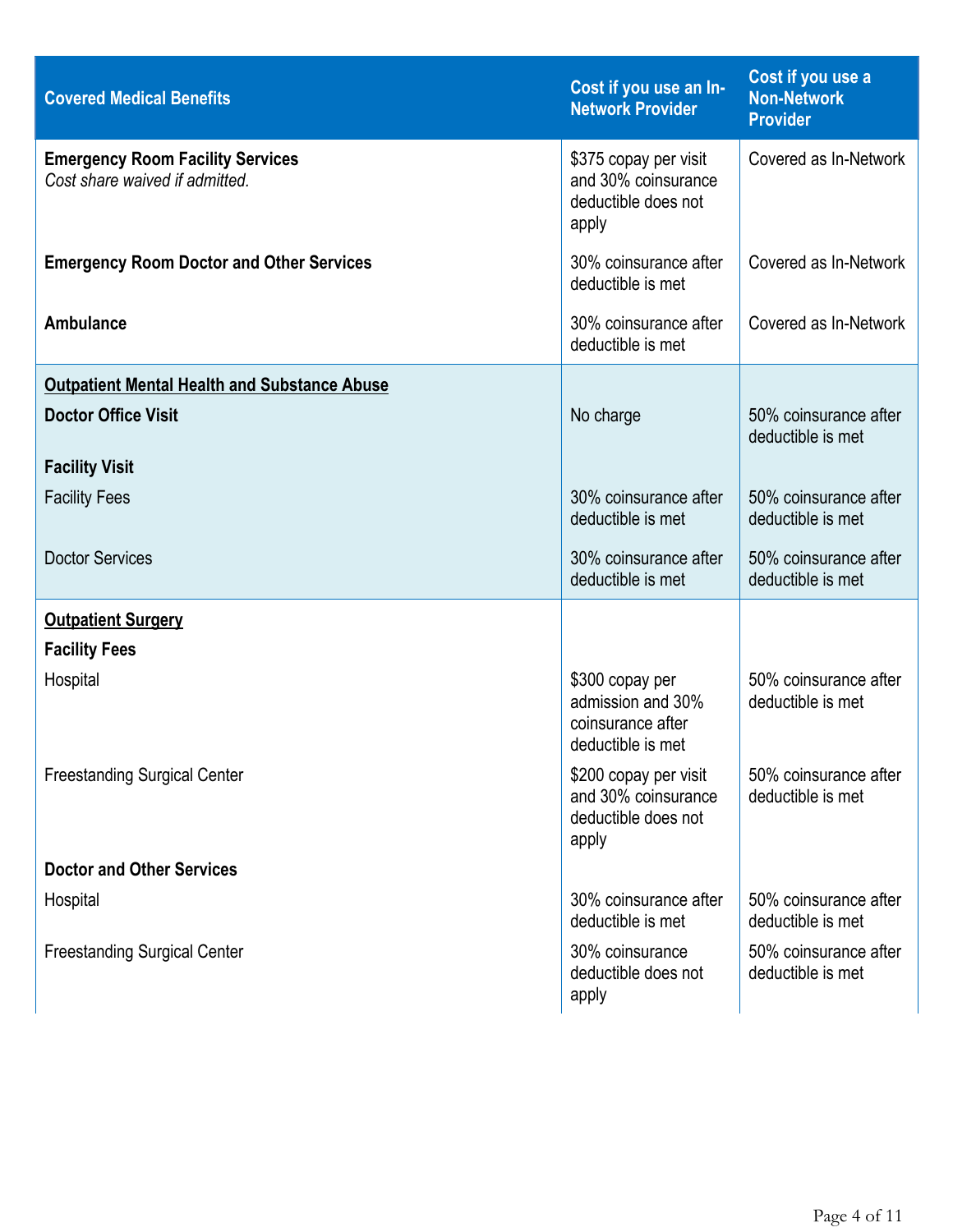| <b>Covered Medical Benefits</b>                                                                                                                                                                                                                     | Cost if you use an In-<br><b>Network Provider</b>                              | Cost if you use a<br><b>Non-Network</b><br><b>Provider</b> |
|-----------------------------------------------------------------------------------------------------------------------------------------------------------------------------------------------------------------------------------------------------|--------------------------------------------------------------------------------|------------------------------------------------------------|
| Hospital (Including Maternity, Mental Health and Substance Abuse)                                                                                                                                                                                   |                                                                                |                                                            |
| <b>Facility Fees</b>                                                                                                                                                                                                                                | \$500 copay per<br>admission and 30%<br>coinsurance after<br>deductible is met | 50% coinsurance after<br>deductible is met                 |
| Doctor and other services                                                                                                                                                                                                                           | 30% coinsurance after<br>deductible is met                                     | 50% coinsurance after<br>deductible is met                 |
| <b>Recovery &amp; Rehabilitation</b>                                                                                                                                                                                                                |                                                                                |                                                            |
| <b>Home Health Care</b><br>Coverage is limited to 120 visits per benefit period. Limits are combined for<br>all home health services.                                                                                                               | 30% coinsurance after<br>deductible is met                                     | 50% coinsurance after<br>deductible is met                 |
| <b>Rehabilitation services</b><br>Coverage for rehabilitative and habilitative speech therapy is limited to 20<br>visits per year. Physical therapy is limited to 60 visits per year. And<br>Occupational therapy is limited to 20 visits per year. |                                                                                |                                                            |
| Office                                                                                                                                                                                                                                              | 30% coinsurance after<br>deductible is met                                     | 50% coinsurance after<br>deductible is met                 |
| <b>Outpatient Hospital</b>                                                                                                                                                                                                                          | 30% coinsurance after<br>deductible is met                                     | 50% coinsurance after<br>deductible is met                 |
| <b>Cardiac rehabilitation</b>                                                                                                                                                                                                                       |                                                                                |                                                            |
| Office                                                                                                                                                                                                                                              | 30% coinsurance after<br>deductible is met                                     | 50% coinsurance after<br>deductible is met                 |
| <b>Outpatient Hospital</b>                                                                                                                                                                                                                          | 30% coinsurance after<br>deductible is met                                     | 50% coinsurance after<br>deductible is met                 |
| <b>Skilled Nursing Care (facility)</b><br>Coverage for Inpatient rehabilitation and skilled nursing services is limited<br>to 60 days combined per benefit period.                                                                                  | \$300 copay per visit<br>and 30% coinsurance<br>deductible does not<br>apply   | 50% coinsurance after<br>deductible is met                 |
| <b>Inpatient Hospice</b>                                                                                                                                                                                                                            | 30% coinsurance after<br>deductible is met                                     | 50% coinsurance after<br>deductible is met                 |
| <b>Durable Medical Equipment</b>                                                                                                                                                                                                                    | 30% coinsurance after<br>deductible is met                                     | 50% coinsurance after<br>deductible is met                 |
| <b>Prosthetic Devices</b>                                                                                                                                                                                                                           | 30% coinsurance after<br>deductible is met                                     | 50% coinsurance after<br>deductible is met                 |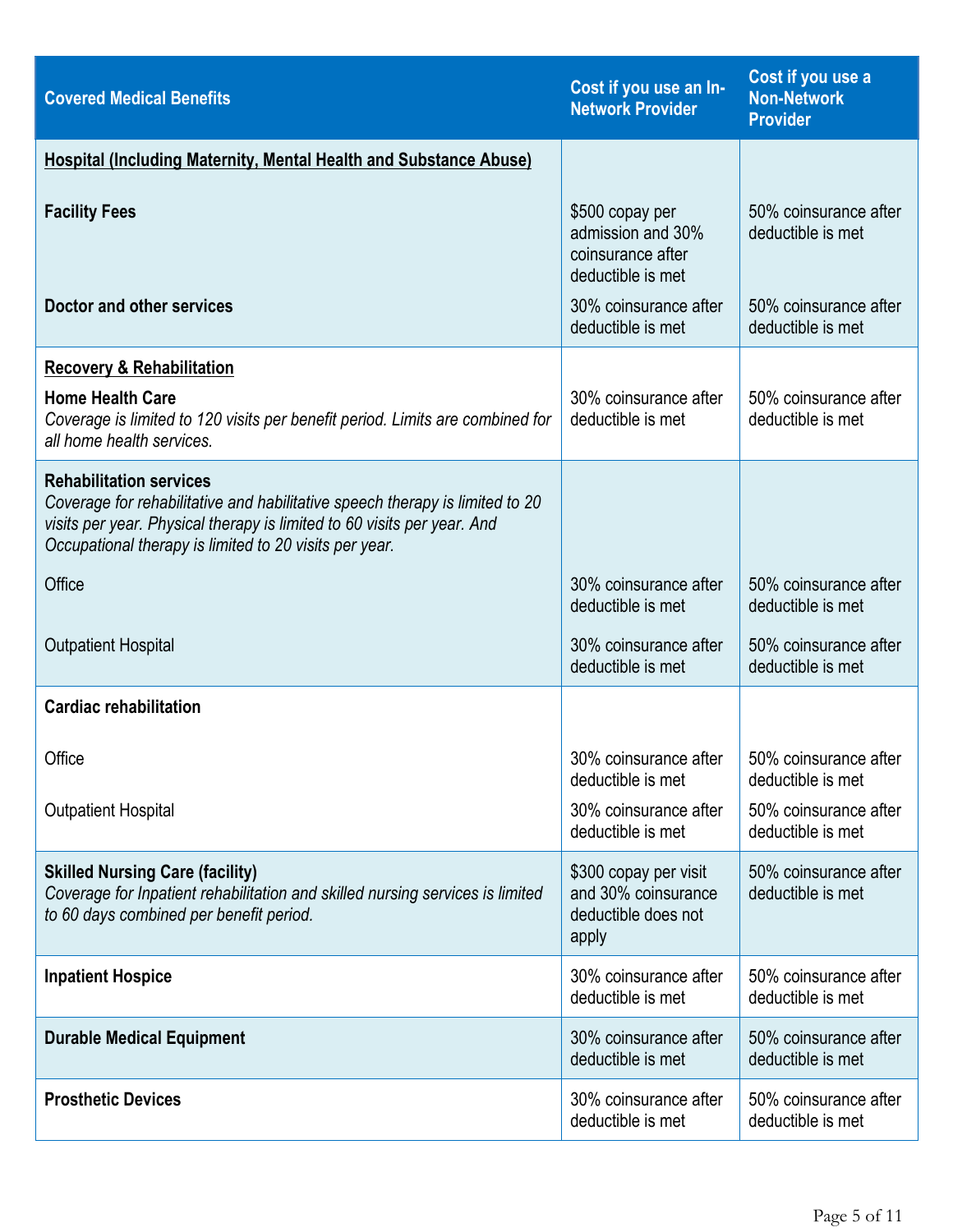| <b>Covered Prescription Drug Benefits</b>                                                                                                                                | Cost if you use a<br>Preferred<br><b>Network Provider</b>                                                                                                                         | Cost if you use an<br><b>In-Network</b><br>Provider                                                                        | Cost if you use a<br>Non-Network<br>Provider                                              |
|--------------------------------------------------------------------------------------------------------------------------------------------------------------------------|-----------------------------------------------------------------------------------------------------------------------------------------------------------------------------------|----------------------------------------------------------------------------------------------------------------------------|-------------------------------------------------------------------------------------------|
| <b>Pharmacy Deductible</b>                                                                                                                                               | $$350$ person / \$700<br>family                                                                                                                                                   | $$350$ person / \$700<br>family                                                                                            | $$350$ person /<br>\$700 family                                                           |
| <b>Pharmacy Out of Pocket</b>                                                                                                                                            | Combined with In-<br>Network medical<br>out of pocket<br>maximum                                                                                                                  | Combined with In-<br>Network medical<br>out of pocket<br>maximum                                                           | Combined with<br>Non-Network<br>medical out of<br>pocket maximum                          |
| <b>Prescription Drug Coverage</b><br><b>Essential Drug List</b><br>No coverage for non-formulary drugs. Up to a 90 day supply<br>is available at most retail pharmacies. |                                                                                                                                                                                   |                                                                                                                            |                                                                                           |
| Tier 1a - Typically Lower Cost Generic<br>Covers up to a 90 day supply (retail pharmacy).<br>Covers up to a 90 day supply (home delivery program).                       | \$5 copay per<br>prescription,<br>Pharmacy<br>deductible does not<br>apply (retail and<br>home delivery)                                                                          | \$15 copay per<br>prescription,<br>Pharmacy<br>deductible does not<br>apply (retail) and<br>Not covered (home<br>delivery) | \$15 copay per<br>prescription,<br>Pharmacy<br>deductible does not<br>apply (retail only) |
| Tier 1b - Typically Generic<br>Covers up to a 90 day supply (retail pharmacy).<br>Covers up to a 90 day supply (home delivery program).                                  | \$20 copay per<br>prescription,<br>Pharmacy<br>deductible does not<br>apply (retail and<br>home delivery)                                                                         | \$30 copay per<br>prescription,<br>Pharmacy<br>deductible does not<br>apply (retail) and<br>Not covered (home<br>delivery) | \$30 copay per<br>prescription,<br>Pharmacy<br>deductible does not<br>apply (retail only) |
| Tier 2 - Typically Preferred Brand<br>Covers up to a 90 day supply (retail pharmacy).<br>Covers up to a 90 day supply (home delivery program).                           | \$45 copay per<br>prescription after<br>Pharmacy<br>deductible is met<br>(retail) and \$90<br>copay per<br>prescription after<br>Pharmacy<br>deductible is met<br>(home delivery) | \$55 copay per<br>prescription after<br>Pharmacy<br>deductible is met<br>(retail) and Not<br>covered (home<br>delivery)    | \$55 copay per<br>prescription after<br>Pharmacy<br>deductible is met<br>(retail only)    |
| Tier 3 - Typically Non-Preferred Brand<br>Covers up to a 90 day supply (retail pharmacy).<br>Covers up to a 90 day supply (home delivery program).                       | \$90 copay per<br>prescription after<br>Pharmacy<br>deductible is met                                                                                                             | $$100$ copay per<br>prescription after<br>Pharmacy<br>deductible is met                                                    | $$100$ copay per<br>prescription after<br>Pharmacy                                        |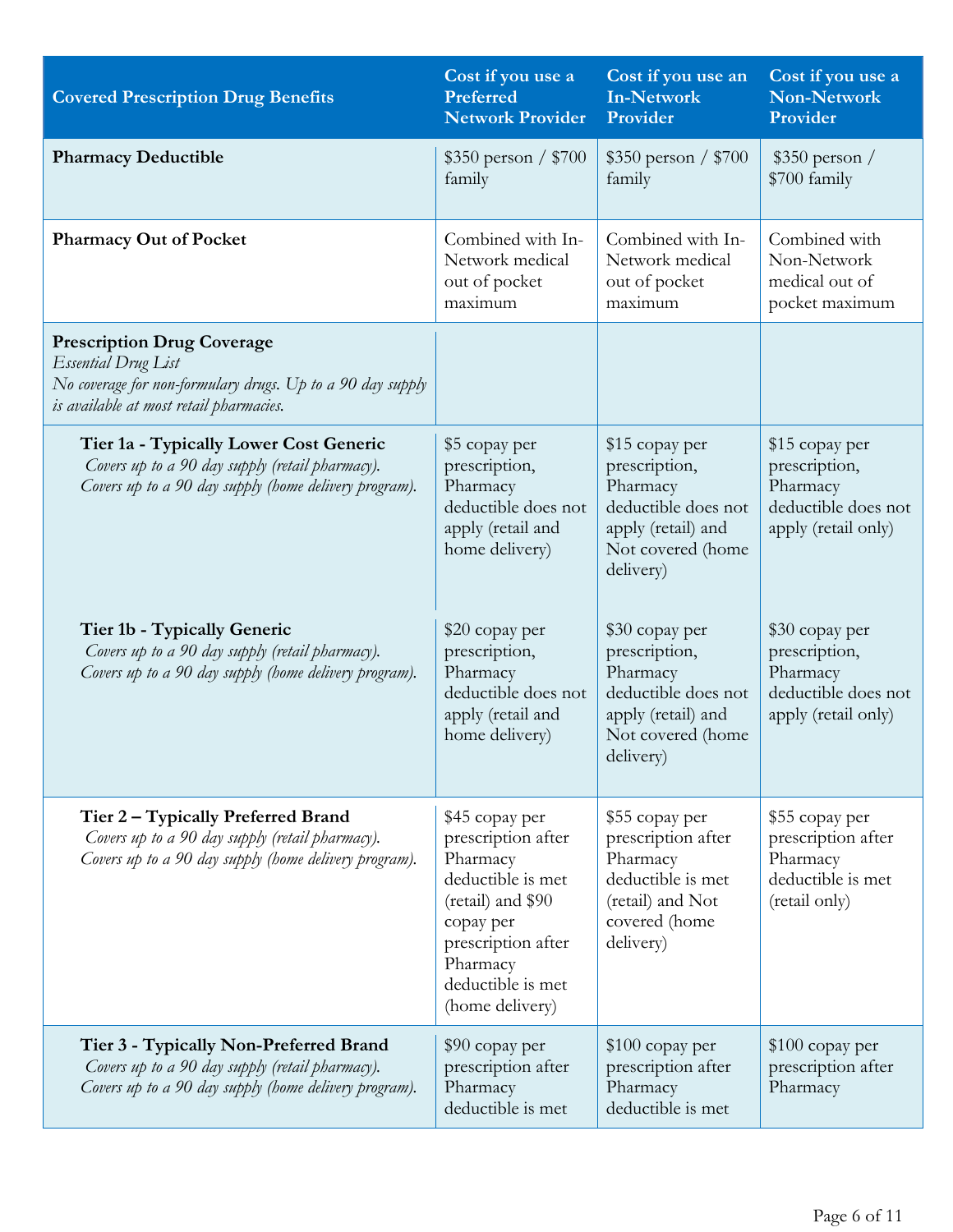| <b>Covered Prescription Drug Benefits</b>                                                                                                                                                               | Cost if you use a<br>Preferred<br><b>Network Provider</b>                                                                     | Cost if you use an<br><b>In-Network</b><br>Provider                                                                                          | Cost if you use a<br>Non-Network<br>Provider                                                                |
|---------------------------------------------------------------------------------------------------------------------------------------------------------------------------------------------------------|-------------------------------------------------------------------------------------------------------------------------------|----------------------------------------------------------------------------------------------------------------------------------------------|-------------------------------------------------------------------------------------------------------------|
|                                                                                                                                                                                                         | $(\text{retail})$ and \$270<br>copay per<br>prescription after<br>Pharmacy<br>deductible is met<br>(home delivery)            | (retail) and Not<br>covered (home<br>delivery)                                                                                               | deductible is met<br>(retail only)                                                                          |
| Tier 4 - Typically Specialty (brand and<br>generic)<br>Covers up to a 30 day supply (retail pharmacy). Covers<br>up to a 30 day supply (home delivery program). No<br>coverage for non-formulary drugs. | $25%$ coinsurance<br>up to $$450$ per<br>prescription after<br>Pharmacy<br>deductible is met<br>(retail and home<br>delivery) | 35% coinsurance<br>up to $$550$ per<br>prescription after<br>Pharmacy<br>deductible is met<br>(retail) and Not<br>covered (home<br>delivery) | 35% coinsurance<br>up to $$550$ per<br>prescription after<br>Pharmacy<br>deductible is met<br>(retail only) |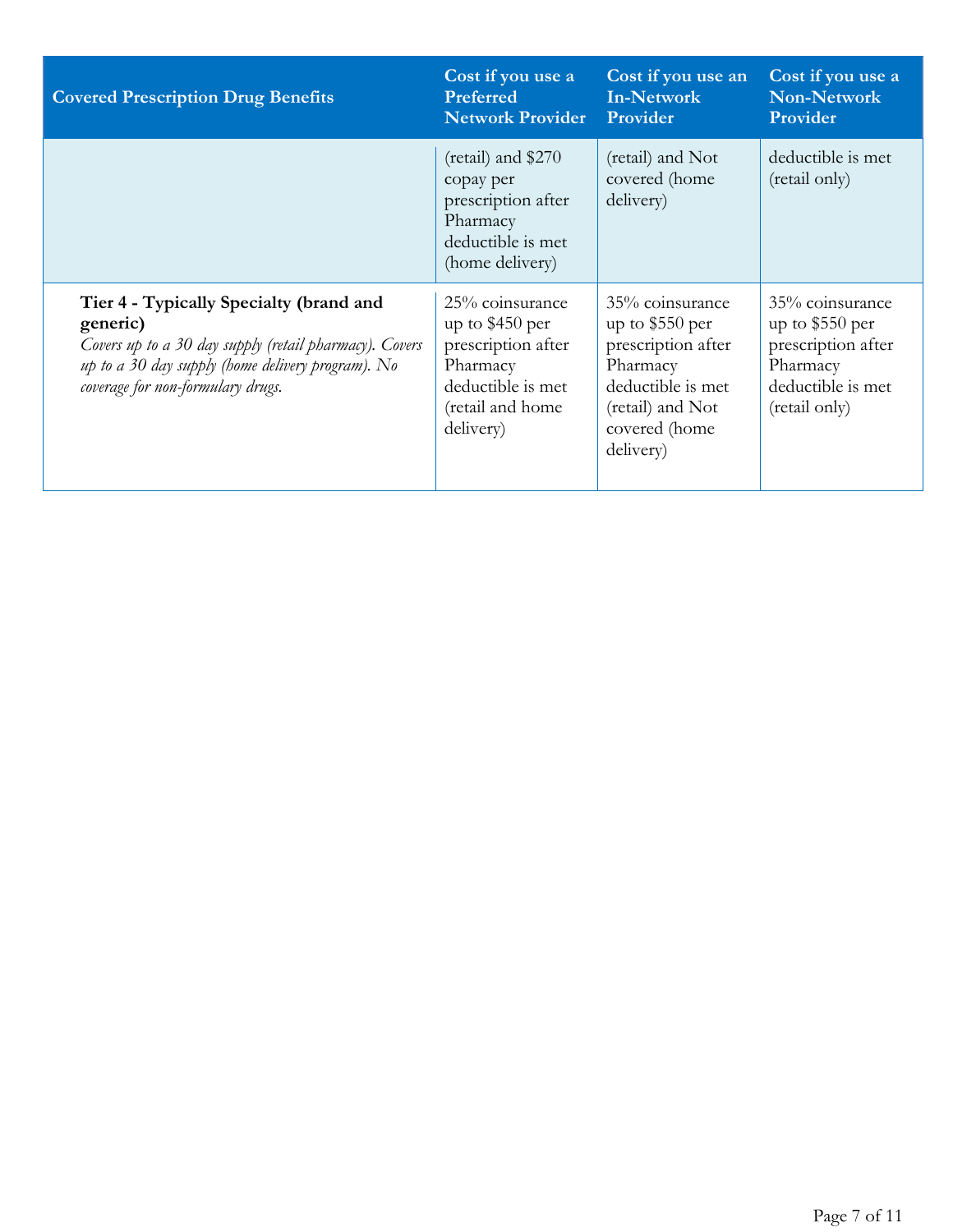### **Notes:**

- If you have an office visit with your Primary Care Physician or Specialist at an Outpatient Facility (e.g., Hospital or Ambulatory Surgical Facility), benefits for Covered Services will be paid under "Outpatient Facility Services".
- Costs may vary by the site of service. Other cost shares may apply depending on services provided. Check your Certificate of Coverage for details.
- When using a non-network pharmacy, members are responsible for the stated copay & costs in excess of the prescription drug maximum allowed amount. Members will pay upfront and submit a claim form.

*This summary of benefits is a brief outline of coverage, designed to help you with the selection process. This summary does not reflect each and every benefit, exclusion and limitation which may apply to the coverage. For more details, important limitations and exclusions, please review the formal Certificate of Coverage. If there is a difference between this summary and the Certificate of Coverage the Certificate of Coverage will prevail.*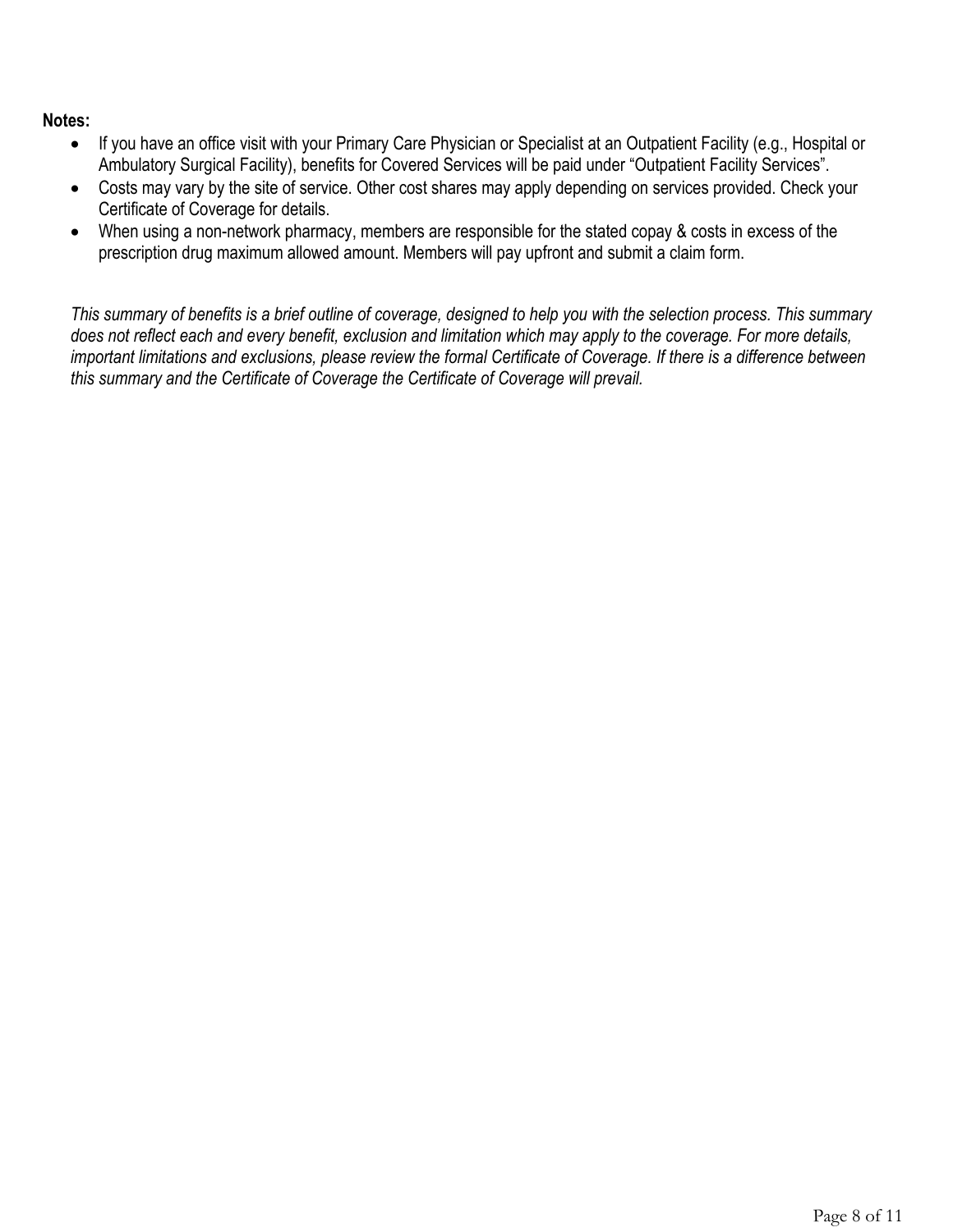# Intentionally Left Blank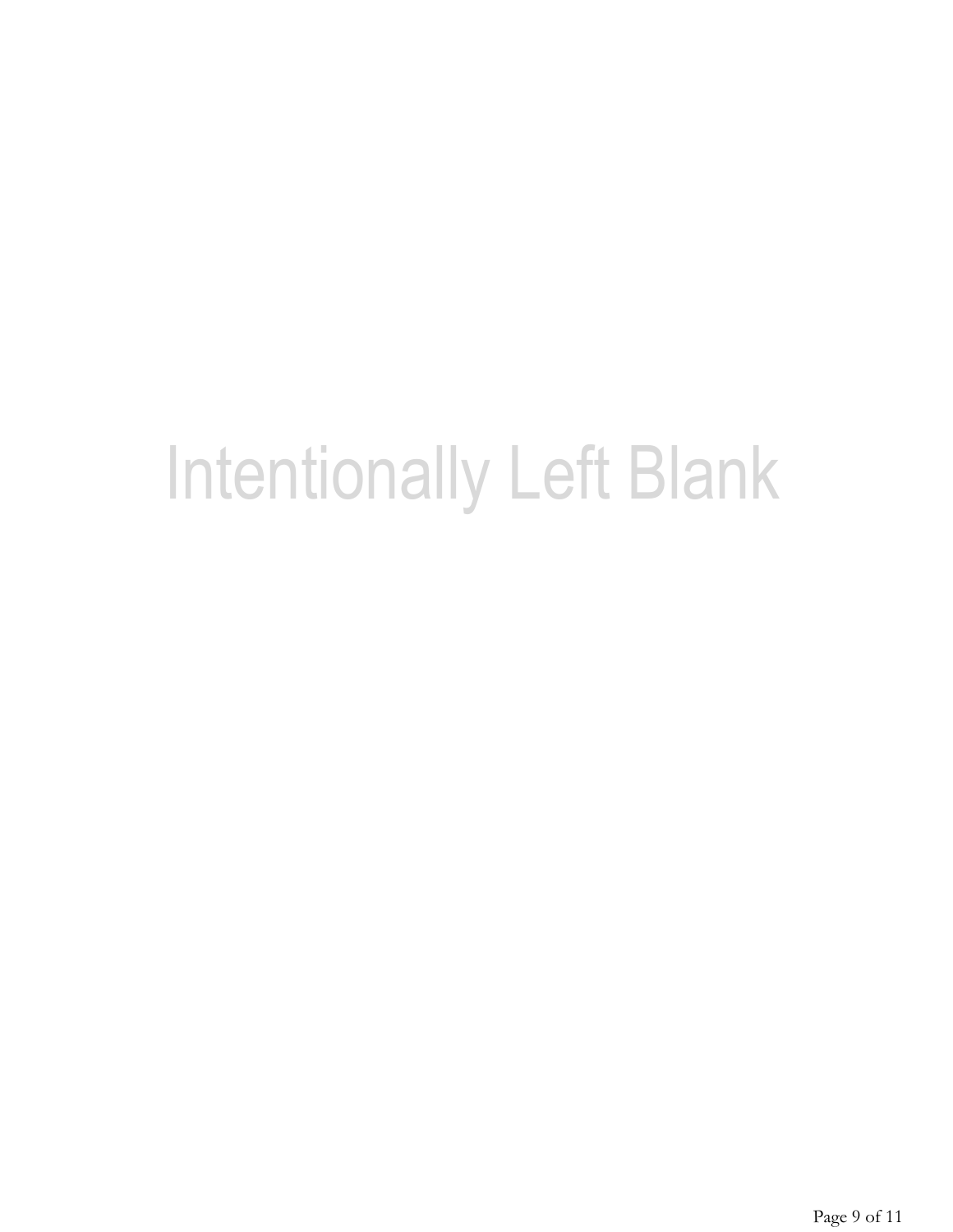### **Language Access Services:**

### **Get help in your language**

Curious to know what all this says? We would be too. Here's the English version: If you have any questions about this document, you have the right to get help and information in your language at no cost. To talk to an interpreter, call (855) 397-9267

Separate from our language assistance program, we make documents available in alternate formats for members with visual impairments. If you need a copy of this document in an alternate format, please call the customer service telephone number on the back of your ID card.

**(TTY/TDD: 711)**

Arabic (العربية): إذا كان لديك أي استفسارات بشأن هذا المستند، فيحق لك الحصول على المساعدة والمعلومات بلغتك دون مقابل. للتحدث إلى . (855) 397-9267

**Armenian (**հայերեն**).** Եթե այս փաստաթղթի հետ կապված հարցեր ունեք, դուք իրավունք ունեք անվճար ստանալ օգնություն և տեղեկատվություն ձեր լեզվով: Թարգմանչի հետ խոսելու համար զանգահարեք հետևյալ հեռախոսահամարով՝ (855) 397-9267:

**Chinese(**中文**)**:如果您對本文件有任何疑問,您有權使用您的語言免費獲得協助和資訊。如需與譯員通 話,請致電(855) 397-9267。

Farsi) (فارسي): در صورتی که سؤالی پیرامون این سند دارید، این حق را دارید که اطلاعات و کمک را بدون هیچ هزينه اي به زبان مادريتان دريافت كنيد. براي گفتگو با يک مترجم شُفاهي، با شُماره 267-397 (855) تماس بگيريد.

**French (Français) :** Si vous avez des questions sur ce document, vous avez la possibilité d'accéder gratuitement à ces informations et à une aide dans votre langue. Pour parler à un interprète, appelez le (855) 397-9267.

**Haitian Creole (Kreyòl Ayisyen):** Si ou gen nenpòt kesyon sou dokiman sa a, ou gen dwa pou jwenn èd ak enfòmasyon nan lang ou gratis. Pou pale ak yon entèprèt, rele (855) 397-9267.

**Italian (Italiano):** In caso di eventuali domande sul presente documento, ha il diritto di ricevere assistenza e informazioni nella sua lingua senza alcun costo aggiuntivo. Per parlare con un interprete, chiami il numero (855) 397- 9267.

Japanese (日本語):この文書についてなにかご不明な点があれば、あなたにはあなたの言語で無料で支援を受け情報 を得る権利があります。 通訳と話すには、(855) 397-9267 にお電話ください。

**Korean (한국어):** 본 문서에 대해 어떠한 문의사항이라도 있을 경우, 귀하에게는 귀하가 사용하는 언어로 무료 도움 및 정보를 얻을 권리가 있습니다. 통역사와 이야기하려면(855) 397-9267로 문의하십시오.